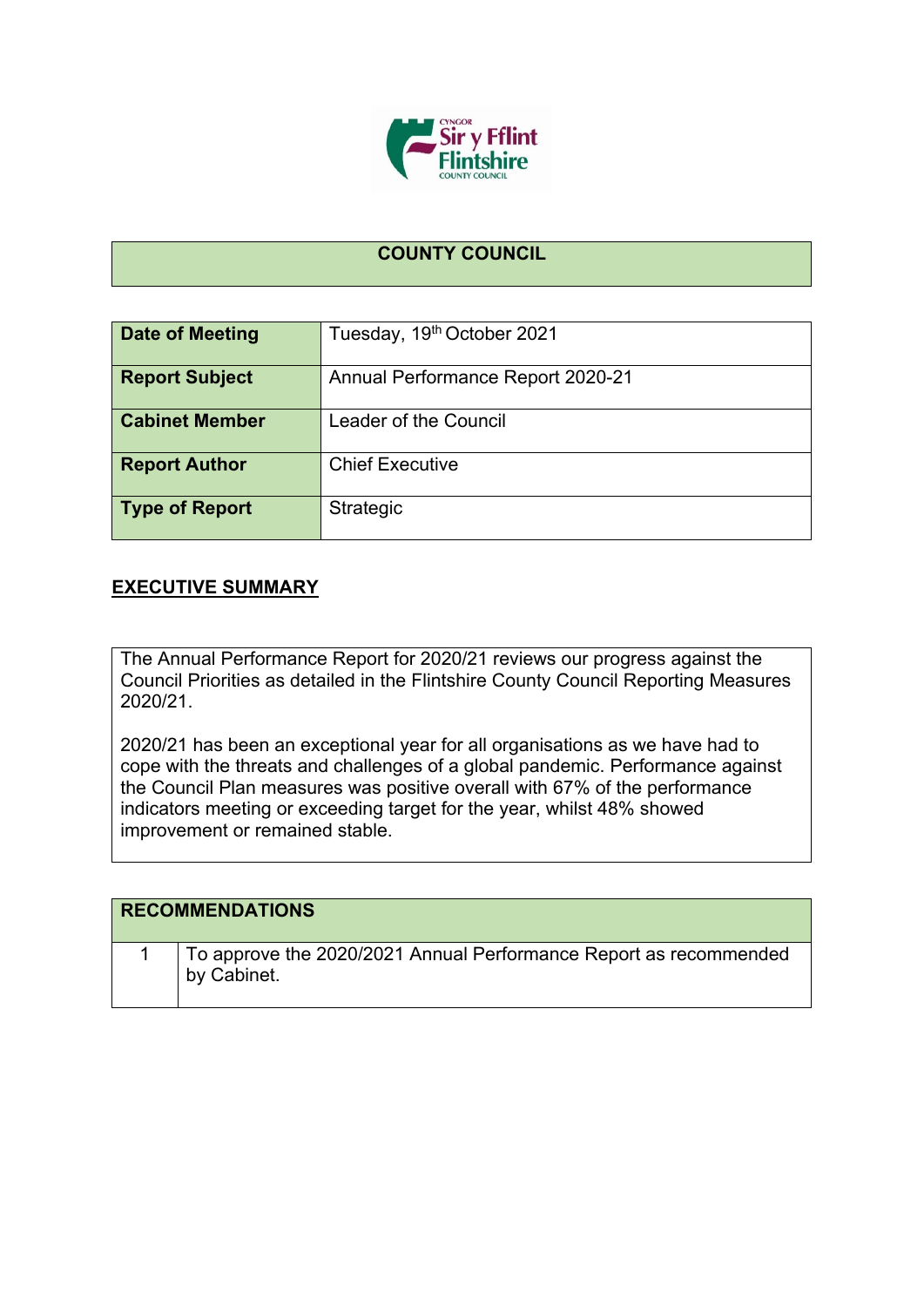| 1.00 | <b>EXPLAINING THE COUNCIL PLAN PERFORMANCE 2020/21</b>                                                                                                                                                                                                                                                                                                                                                                                              |
|------|-----------------------------------------------------------------------------------------------------------------------------------------------------------------------------------------------------------------------------------------------------------------------------------------------------------------------------------------------------------------------------------------------------------------------------------------------------|
| 1.01 | The Annual Performance Report (the Report) meets the statutory<br>requirement to publish a Corporate Plan as required by the Local Government<br>(Wales) Measure (2009) (the Measure). The report must be published by 31st<br>October each year. The purpose of the report is to account for the<br>organisation's previous year's performance against its Council Priorities.                                                                     |
| 1.02 | The requirements of the Measure are met through the "forward looking"<br>document; the Council Plan 2020/21. This sets out the vision and priorities<br>for the Council. The second statutory requirement of the Measure is met by<br>this Annual Performance Report, which reviews progress on commitments<br>made in the previous year.                                                                                                           |
| 1.03 | The Annual Performance Report must be approved by the full Council prior<br>to publication.                                                                                                                                                                                                                                                                                                                                                         |
| 1.04 | The Annual Performance Report for 2020/21 reviews our progress against<br>the Priorities as detailed in the Flintshire County Council Reporting Measures<br>2020/21. This assessment takes into consideration assessments of our<br>performance:                                                                                                                                                                                                    |
|      | • Performance indicator outturns (target and trend analysis)                                                                                                                                                                                                                                                                                                                                                                                        |
|      | Regulatory, audit and inspection activity<br>$\bullet$                                                                                                                                                                                                                                                                                                                                                                                              |
|      | Progress against the Well-being of Future Generations sustainable<br>$\bullet$                                                                                                                                                                                                                                                                                                                                                                      |
|      | development principles and goals.                                                                                                                                                                                                                                                                                                                                                                                                                   |
|      | Progress against the Council's Well-being Objectives                                                                                                                                                                                                                                                                                                                                                                                                |
| 1.05 | <b>Performance Indicator Outturns</b><br>The Report summaries our performance against the 2020/21 reporting<br>measures and also nationally using the Public Accountability Measures<br>(PAMs). Welsh Government have decided not to collect the PAMs for<br>2019/20 and 2020/21 and therefore benchmarking information is unavailable.<br>We have continued to use the collected data to measure performance against<br>trend and our own targets. |
|      | <b>Reporting Measures</b><br>Assessment of actual performance against target:<br>67.21% (41) of performance measures achieved target or better.<br>19.67% (12) of performance measures missed target within an<br>acceptable margin.<br>13.11% (8) of performance measures significantly missed target.<br>$\bullet$<br>Analysis of trend was also undertaken. This is a comparison of current year<br>performance with that of the previous year.  |
|      | Where trend analysis could be undertaken: -<br>43% (26) of performance measures showed improved performance;                                                                                                                                                                                                                                                                                                                                        |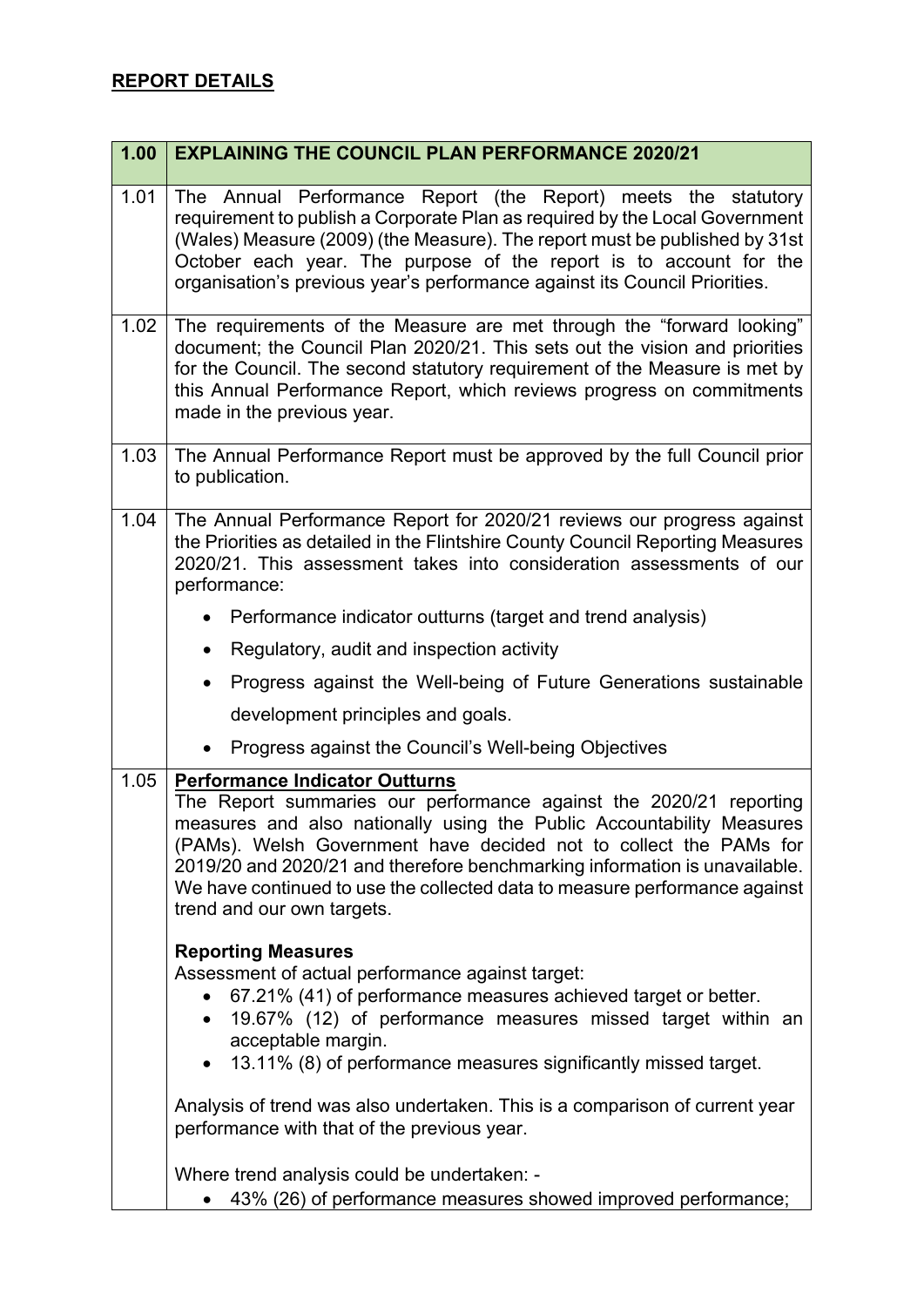|      | 52% (31) showed performance which had downturned when<br>$\bullet$<br>compared with the previous year; and                                                                                                                                                                                                                                                                                                                                                                                                                                                                                                                                                       |
|------|------------------------------------------------------------------------------------------------------------------------------------------------------------------------------------------------------------------------------------------------------------------------------------------------------------------------------------------------------------------------------------------------------------------------------------------------------------------------------------------------------------------------------------------------------------------------------------------------------------------------------------------------------------------|
|      | 5% (3) had maintained the same level of performance.                                                                                                                                                                                                                                                                                                                                                                                                                                                                                                                                                                                                             |
|      | <b>Public Accountability Measures</b><br>Assessment of performance against our own set targets:<br>• 53% (8) of national measures achieved target or better.<br>7% (1) of national measures missed target within an acceptable<br>margin.<br>40% (6) of national measures significantly missed target.<br>Analysis of trend was also undertaken. This is a comparison of current year<br>performance with that of the previous year. Where trend analysis could be<br>undertaken: -<br>40% (6) of national measures showed improved performance.<br>$\bullet$<br>13% (2) were maintained; and<br>• 47% (7) showed performance which had downturned when compared |
|      | with the previous year                                                                                                                                                                                                                                                                                                                                                                                                                                                                                                                                                                                                                                           |
| 1.06 | <b>Regulation, Audit and Inspection Activity</b><br>The Audit Wales publishes an Annual Audit Summary Report each year on<br>behalf of the Auditor General for Wales. This report is currently being<br>produced for Flintshire which will summarise its findings and give<br>recommendations from the various reports that have been produced.                                                                                                                                                                                                                                                                                                                  |
| 1.07 | The Auditor General has not made any statutory recommendations with<br>which the Council must comply thus far.                                                                                                                                                                                                                                                                                                                                                                                                                                                                                                                                                   |
| 1.08 | The Report will be made available via the Council's website once published.<br>Paper copies will also be available with supporting documents which provide<br>the more detailed information will be available as 'hyperlinked' documents.                                                                                                                                                                                                                                                                                                                                                                                                                        |
| 1.09 | Both Cabinet and Corporate Resources Overview and Scrutiny Committee<br>have continued to consider performance areas which under-performed<br>(downward trend and/or low quartile benchmark position) throughout<br>2020/21.                                                                                                                                                                                                                                                                                                                                                                                                                                     |
| 1.10 | Progress against these action plans with mid-year performance will be<br>monitored and reported in December as part of the mid-year performance<br>reports.                                                                                                                                                                                                                                                                                                                                                                                                                                                                                                      |

| $\vert$ 2.00 | <b>RESOURCE IMPLICATIONS</b>                                        |
|--------------|---------------------------------------------------------------------|
| $\vert$ 2.01 | There are no specific resource implications as part of this report. |

| 3.00 | <b>IMPACT ASSESSMENT AND RISK MANAGEMENT</b> |                                                             |
|------|----------------------------------------------|-------------------------------------------------------------|
| 3.01 |                                              | Ways of Working (Sustainable Development) Principles Impact |
|      | Long-term                                    | The Annual Performance Report covers all                    |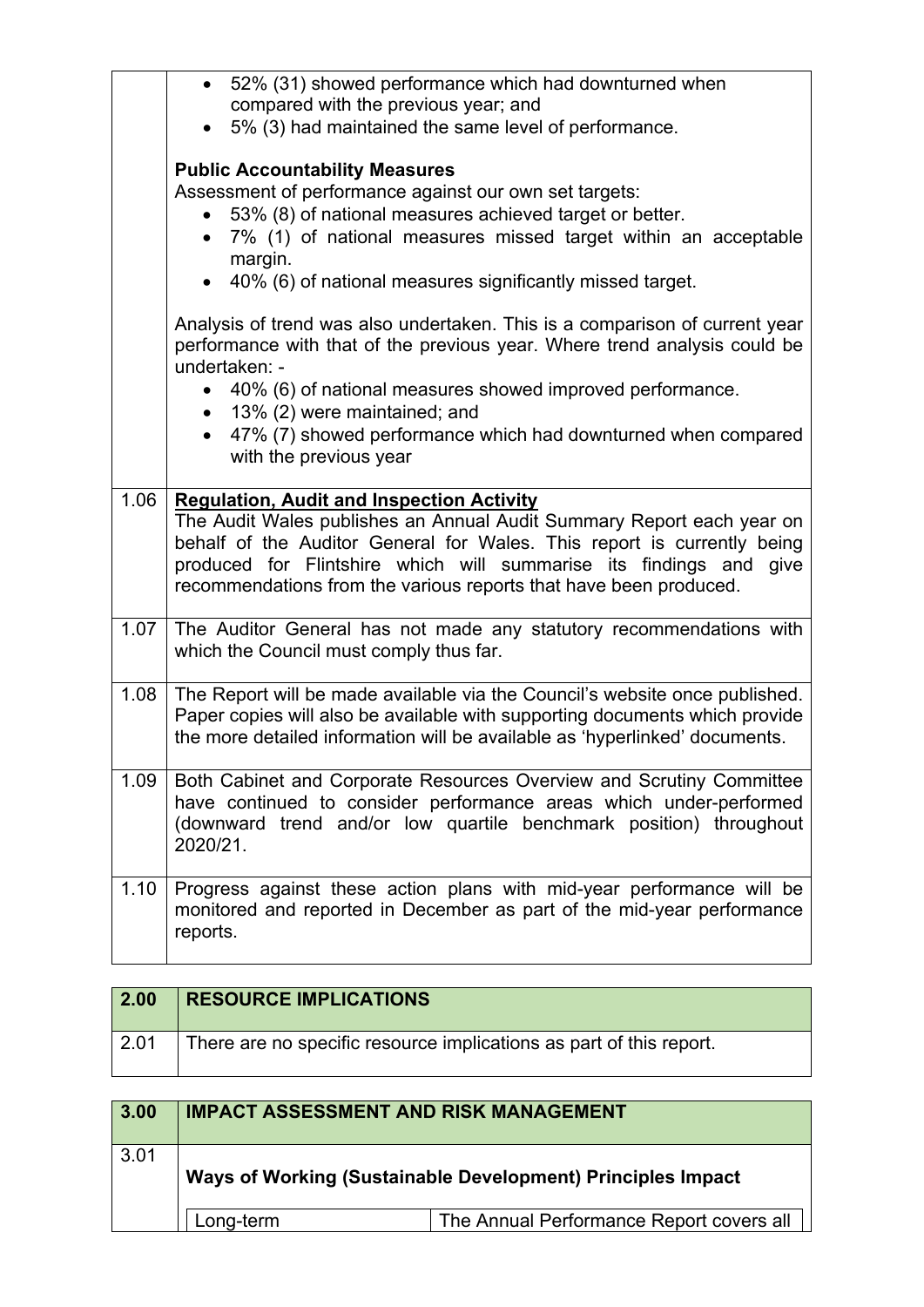| Prevention              | Five Ways of Working. Throughout the<br>report you will be able to see the impact<br>and the way we apply Five Ways of |
|-------------------------|------------------------------------------------------------------------------------------------------------------------|
| Integration             | Working across the Council Priorities. We<br>have included one case study which                                        |
| Collaboration           | demonstrates impact through each of the                                                                                |
| Involvement             | areas                                                                                                                  |
| <b>Resilient Wales</b>  |                                                                                                                        |
| <b>Prosperous Wales</b> |                                                                                                                        |
| <b>Healthier Wales</b>  | <b>Throughout the Annual Performance</b>                                                                               |
| More equal Wales        | Report we refer to the Well-Being Goals                                                                                |
| <b>Cohesive Wales</b>   | and their impact.                                                                                                      |
|                         |                                                                                                                        |
| <b>Vibrant Wales</b>    |                                                                                                                        |
|                         |                                                                                                                        |

| 4.00 | <b>CONSULTATIONS REQUIRED/CARRIED OUT</b>                                                                                                                                                                                                                                                      |
|------|------------------------------------------------------------------------------------------------------------------------------------------------------------------------------------------------------------------------------------------------------------------------------------------------|
| 4.01 | Member workshops have been unable to take place. The consultation with<br>Senior Managers, Chief Officers and Members has been supported online.<br>Consultation is undertaken throughout the year by Cabinet and Overview<br>and Scrutiny Committees regularly reviewing performance reports. |

Objectives.

| 5.00            | <b>APPENDICES</b>                                    |
|-----------------|------------------------------------------------------|
| $^{\circ}$ 5.01 | Appendix A - Draft Annual Performance Report 2020/21 |

| 6.00 | LIST OF ACCESSIBLE BACKGROUND DOCUMENTS                                                 |
|------|-----------------------------------------------------------------------------------------|
| 6.01 | Flintshire County Council Reporting Measures 2020/21<br>Council's Well-being Objectives |

| 7.00 | <b>CONTACT OFFICER DETAILS</b>                                                                                                                |
|------|-----------------------------------------------------------------------------------------------------------------------------------------------|
| 7.01 | <b>Contact Officer:</b> Jay Davies, Strategic Performance Advisor<br>Telephone: 01352 702744<br><b>E-mail:</b> $jay.davies@flintshire.gov.uk$ |